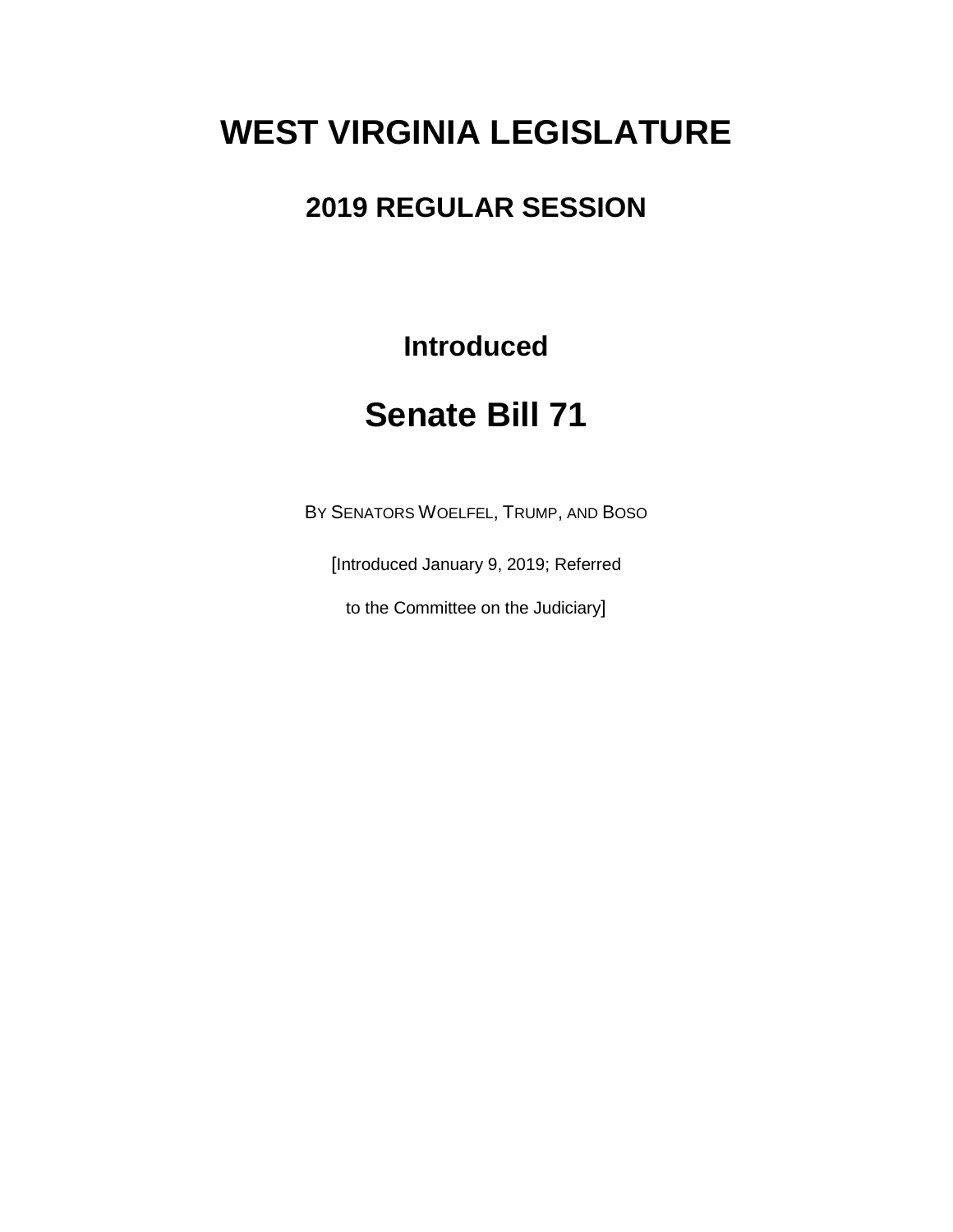A BILL to amend and reenact §4-5-1, §4-5-2, §4-5-3, §4-5-4, and §4-5-5 of the Code of West Virginia, 1931, as amended; and to amend said code by adding thereto two new sections, designated §4-5-7 and §4-5-8, all relating to the Commission on Special Investigations; clarifying composition and chairmanship of commission; redefining what constitutes a quorum for voting procedures of commission; clarifying contents of commission's annual report; listing existing and necessary commission staff positions; granting power to conduct interviews and request production from agencies of the state and its political subdivisions of books, records, documents, papers, or any other tangible thing, computers, laptops, computer hard drives, electronic records including, but not limited to, emails, files, documents and metadata, or any other thing, in any form in which they may exist; requiring compliance with such requests; authorizing the director to issue subpoenas on the commission's behalf; granting authority to the commission to require an agency head to appear before the commission to answer questions regarding a failure to appear or produce requested or subpoenaed material or other related concerns including the basis for the failure to comply; authorizing the commission and director to order or direct that all or a portion of the information communicated to the commission at the commission's request, including the existence of the investigation, be confidential and not made public; establishing requirements for commission to enter into executive session; establishing procedures for conducting executive session; removing requirement that Joint Committee on Government and Finance approve expenses of commission; establishing procedure for commission retention and disposal of records; defining new offense of impersonating a commission member or staff member and of obstructing a commission member or staff; establishing penalties; allowing the commission to award duty weapons to certain members on retirement; exempting the commission from the jurisdiction of the agency for surplus property within the Purchasing Division of the Department of Administration with respect to the disposal of the commission's primary and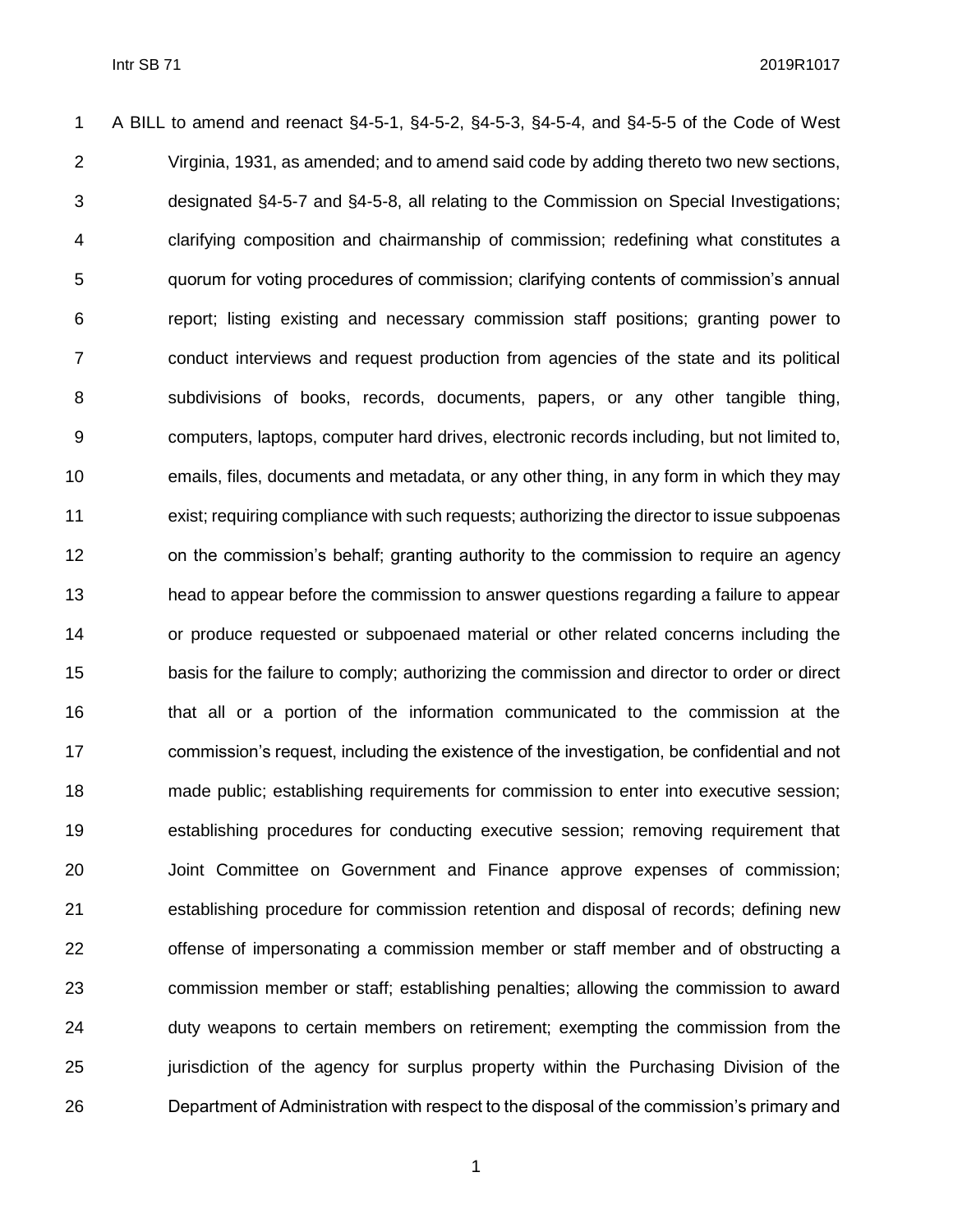- 27 secondary duty weapons; and authorizing sale of surplus weapons to active and retired 28 members of the commission's investigative staff.
	- *Be it enacted by the Legislature of West Virginia:*

#### **ARTICLE 5. COMMISSION ON SPECIAL INVESTIGATIONS.**

### **§4-5-1. Commission continued as Commission on Special Investigations continued; composition; appointment and terms of members.**

1 The purchasing practices and procedures commission, heretofore created, shall continue 2 in existence but on and after the effective date of this section shall be named and designated the 3 Commission on Special Investigations is continued. The commission shall continue to be 4 composed of five the President of the Senate and four members of the Senate, to be appointed 5 by the president thereof President of the Senate, no more than three two of whom shall be from 6 the same political party; and five the Speaker of the House of Delegates and four members of the 7 House of Delegates, to be appointed by the speaker-Speaker of the House of Delegates thereof, 8 no more than three two of whom shall be appointed from the same political party: *Provided,* That 9 in the event the membership of a political party is less than 15 percent in the Senate or the House 10 of Delegates, then the membership of that political party from the legislative house with less than 11 fifteen percent membership may be one from that house. The commission shall be headed 12 chaired by two co-chairmen, one to be selected by and from the members appointed from the 13 Senate, and one to be selected by and from the members appointed from the House of Delegates 14 the President of the Senate and the Speaker of the House of Delegates. All members of the 15 commission shall appointed to the commission by the commission chairs serve until their 16 successors shall have been are appointed as heretofore provided in this section.

#### **§4-5-2. Powers and duties generally.**

1 (a) The Commission on Special Investigations shall have the power, duty and 2 responsibility upon a may, by majority vote: of the members appointed, to

- 3 (1) Conduct a comprehensive and detailed investigation into the purchasing practices and
	- 2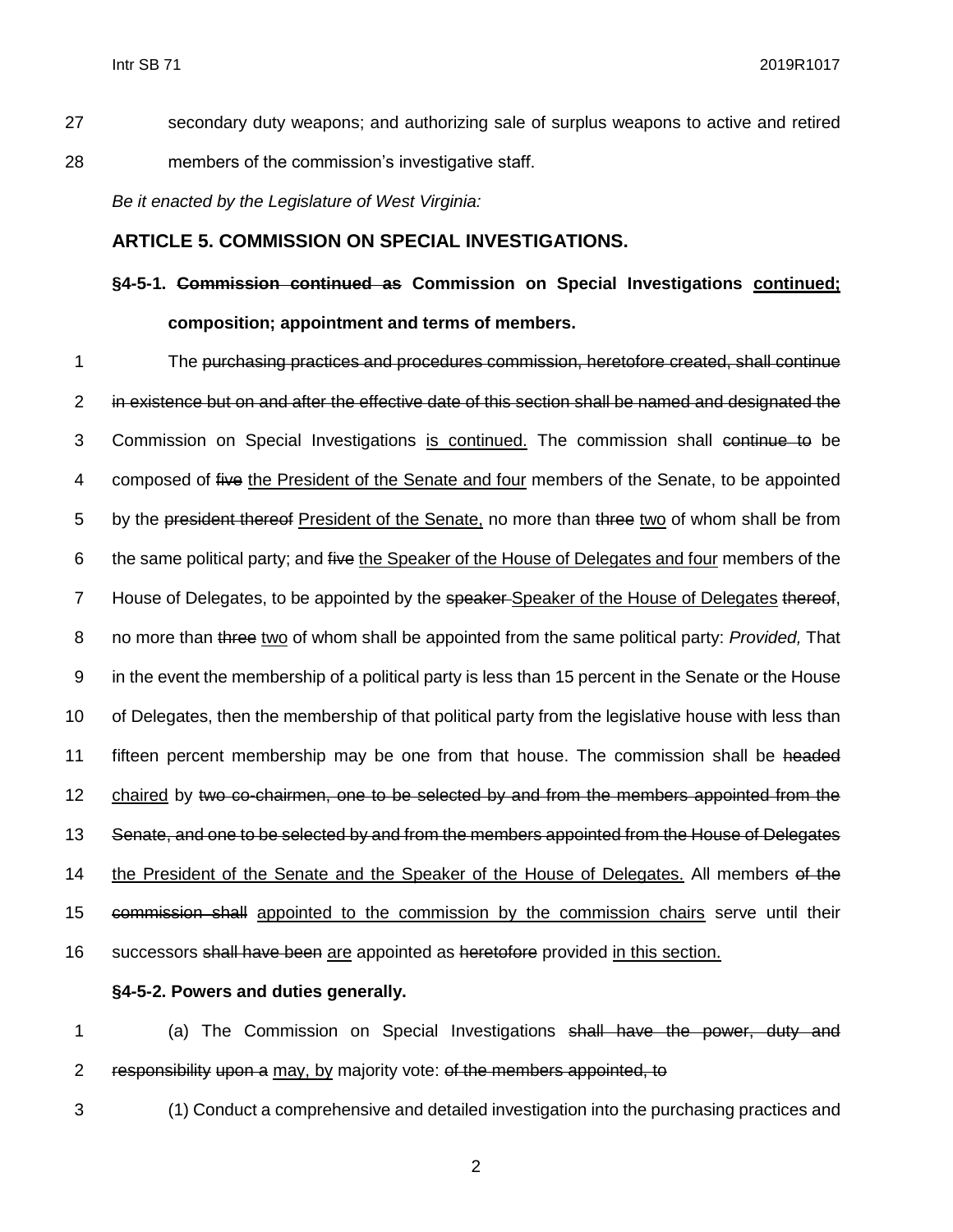Intr SB 71 2019R1017

procedures of the state;

 (2) Determine if there is reason to believe that the laws or public policy of the state in connection with purchasing practices and procedures have been violated or are inadequate;

 (3) Determine if any criminal or civil statutes relating to the purchasing practices and procedures in this state are necessary to protect and control the expenditures of money by the state;

 (4) Investigate or examine any matter involving conflicts of interest, bribery of state officials, malfeasance, misfeasance or nonfeasance in office by any employee or officer of the state;

 (5) Conduct comprehensive and detailed investigations to determine if any criminal or civil statutes have been violated at any level of state government;

 (6) Determine whether to recommend criminal prosecution or civil action for any violation, either criminal or civil, at any level of state government and, if it is determined that action is necessary, to make appropriate recommendation to the Attorney General, prosecuting attorney 18 or other authority empowered to act on such the recommendation; and

19 (7) Make such written reports determined advisable by the commission to the members of 20 the Legislature between its sessions. thereof as the commission may deem advisable and on On the first day of each regular session of the Legislature, the commission shall make an annual 22 report on its activities to the Legislature containing the commission's findings and 23 recommendations including in such report drafts of for any proposed legislation which it deems 24 considers necessary to carry such the recommendations into effect.

25 (b) The commission is also expressly empowered and authorized to may also:

(1) Sit during any recess of the Senate and House of Delegates;

 (2) Recommend to the judge of any circuit court that a grand jury be convened pursuant 28 to the provisions of §52-2-14 of this code to consider any matter which the commission may deem 29 considers in the public interest and, in support thereof, make available to such the court and such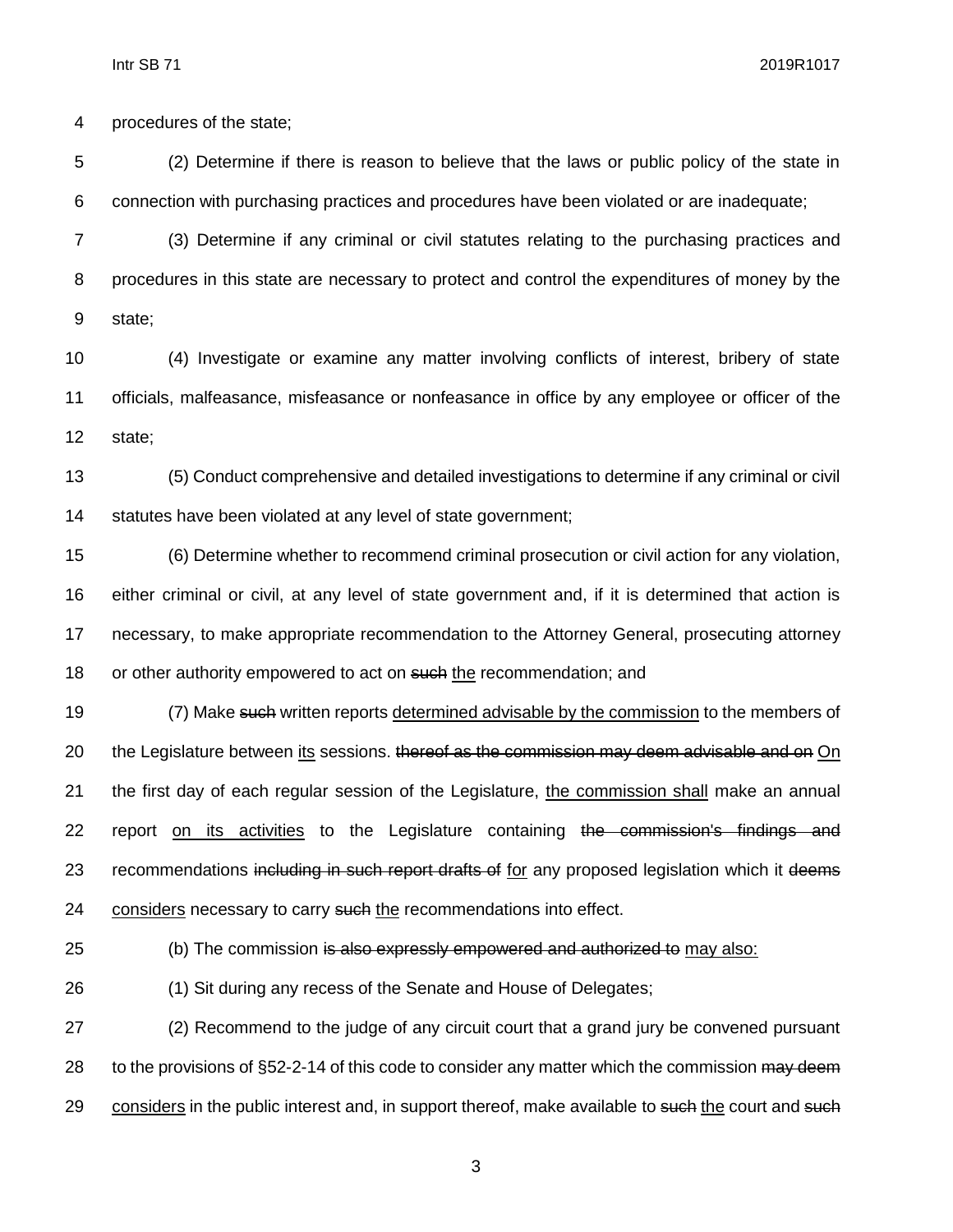Intr SB 71 2019R1017

30 the grand jury the contents of any reports, files, transcripts of hearings or other evidence pertinent 31 thereto to the matter;

32 (3) Employ such necessary legal, technical, investigative, clerical, stenographic, advisory 33 and other personnel as it deems needed and, within the appropriation herein specified in §4-5-4 34 of this code, fix reasonable compensation of such any persons and firms as may be that are 35 employed. The commission's investigative staff may consist of a director, deputy director, senior 36 investigators and investigators as approved by the cochairs: *Provided,* That such personnel as 37 the commission may determine shall have the authority authorize certain personnel to administer 38 oaths and take affidavits and depositions anywhere in the state;

39 (4) Consult and confer with all public and private persons and agencies, public (whether 40 federal, state or local) and private including federal and state agencies and state political 41 subdivisions, that have information and data pertinent to an investigation; and all state and local 42 governmental personnel and agencies and state political subdivisions shall cooperate to the 43 fullest extent with the commission;

44 (5) Call upon any department or agency of state or local government or state political 45 subdivision for such any services, information and assistance as it may deem it considers 46 advisable; and

47 (6) Refer such appropriate matters as are appropriate to the office of the United States 48 attorney, or other appropriate state or federal law-enforcement entity, and cooperate with such 49 office in the disposition of matters so referred;

 (7) Interview witnesses and require production from state agencies and subdivisions of the state of books, records, documents, papers, computers, laptops, computer hard drives, electronic records including, but not limited to, emails, electronic files, electronic documents and metadata, or any other thing, in any form in which it may exist, as the commission believes should be examined to make a complete investigation: *Provided*, That a request for production pursuant to this subdivision may be in the form of a written letter from the director of the commission in lieu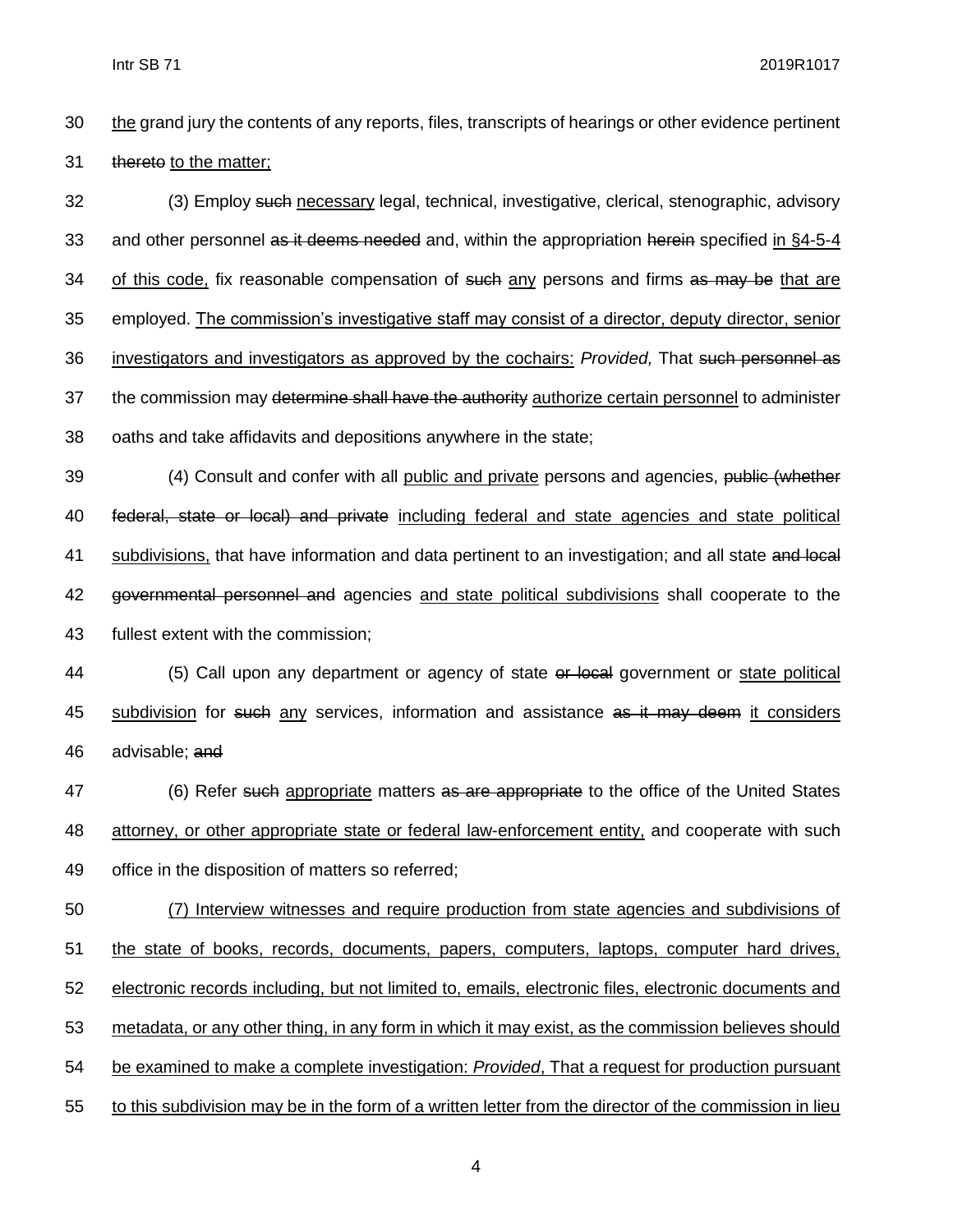#### of a subpoena; and

 (8) Make a finding that there is a reasonable likelihood that the dissemination of information in connection with a pending investigation will interfere with the investigation, or otherwise prejudice the due administration of justice, and may order or direct that all or a portion of the information communicated to the commission at the commission's request, including the existence of the investigation, be confidential and not made public and the person or agency providing the information shall be bound to such confidentiality until further order or direction of the commission: *Provided*, That the director may make such order or direction of confidentiality on behalf of the commission: *Provided, however*, That a person or agency under such confidentiality order or direction of the director or commission may request a hearing before the commission to void or limit such confidentiality.

 (c) Notwithstanding any provision of this code to the contrary, specific personnel may be designated by the commission to carry a firearm in the course of performing his or her official duties: *Provided*, That as a precondition of being authorized to carry a concealed weapon in the 70 course of their official duties, any such designated personnel must have shall first successfully 71 eompleted complete a firearms training and certification program which is equivalent to that which 72 is required of members of the West Virginia State Police. The designated persons must shall also possess a license to carry a concealed deadly weapon in the manner prescribed in §61-7-1 *et seq.* of this code.

#### **§4-5-3. Executive sessions; hearings; subpoena power; enforcement provisions.**

 (a) By majority vote, The the commission shall have the power and authority to may hold 2 executive sessions for the purpose of establishing business, establishing policy, an agenda and the interrogation of reviewing investigations, and interrogating a witness or witnesses: *Provided,* 4 That if a witness desires a public or open hearing, he the witness shall have the right to may demand the same one and shall not be heard otherwise: *Provided, however,* That if a witness 6 desires a hearing in an executive session, he shall have the right to the witness may demand the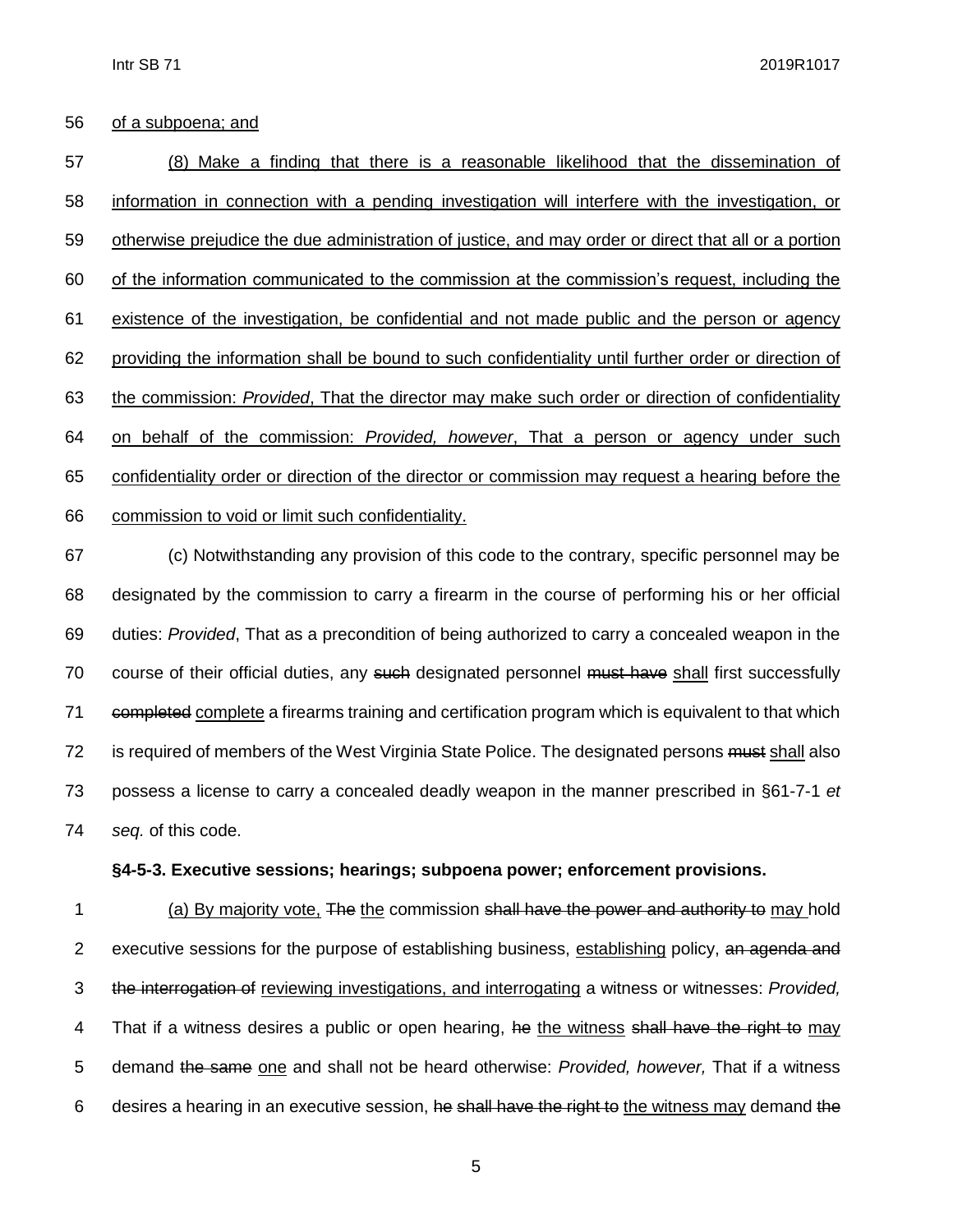7 same one and shall not be heard otherwise. However, Members of the staff of the commission 8 may be permitted to attend executive sessions with permission of the commission chairs.

 (b) The commission is hereby empowered and authorized to may examine witnesses and to subpoena such any persons and books, records, documents, papers or any other tangible things as computers, laptops, computer hard drives, electronic records, including emails, electronic files, electronic documents and metadata, or any other thing, in any form in which it may exist, it believes should be examined to make a complete investigation. All witnesses appearing before the commission shall testify under oath or affirmation, and any member of the 15 commission or member of the commission staff may administer oaths or affirmations to such the 16 witnesses. To compel the attendance of witnesses at such hearings to attend a hearing or the 17 production of produce any books, records, documents, papers, or any other tangible thing the 18 commission is hereby empowered and authorized to may issue subpoenas, signed by one of the co-chairmen cochairs, in accordance with §4-1-5 of this code: *Provided*, That the commission may specifically authorize, or delegate such power to, its director to issue subpoenas on its behalf. 21 Such The subpoenas shall be served by any person authorized by law to serve and execute legal process and service shall be made without charge. Witnesses subpoenaed to attend hearings shall be allowed the same mileage and per diem as is allowed witnesses before any petit jury in this state.

25 (c) If any person subpoenaed to appear at any hearing shall refuse refuses to appear or 26 to answer inquiries there propounded, or shall fail or refuse fails or refuses to produce books, 27 records, documents, papers or any other tangible thing within his or her control when the same 28 they are demanded, the commission shall report the facts to the circuit court of Kanawha County 29 or any other court of competent jurisdiction and such the court may compel obedience to the 30 subpoena as though such the subpoena had been issued by such the court in the first instance: 31 *Provided*, That prior to seeking circuit court relief, the commission may, in its discretion, first 32 demand the head of the public agency in which an employee has failed to appear or which has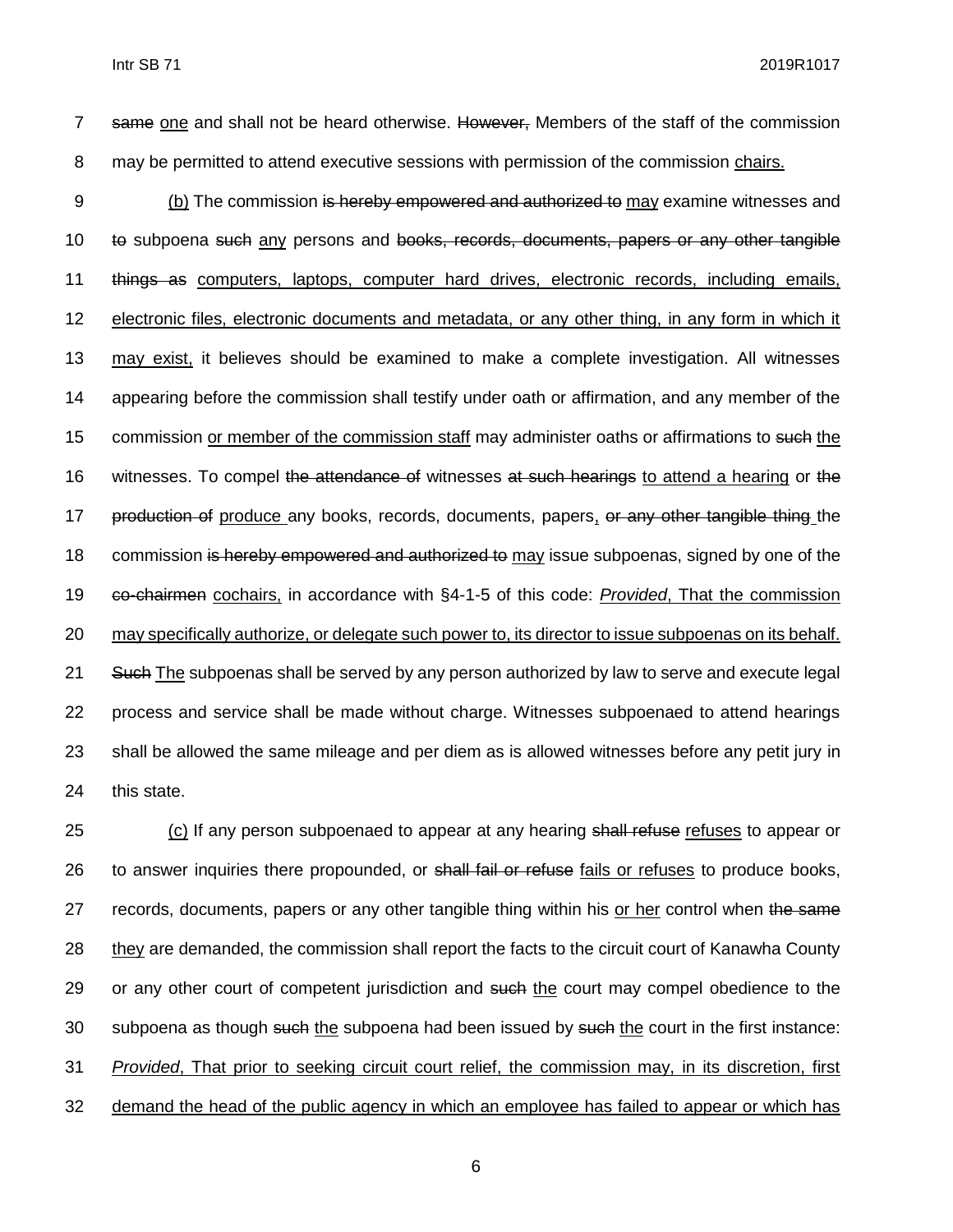| 33 failed to produce requested or subpoenaed material to appear before the commission and |
|-------------------------------------------------------------------------------------------|
|-------------------------------------------------------------------------------------------|

address the basis for the failure to comply and whether compliance will be forthcoming.

### **§4-5-4. Compensation and expenses of members; other expenses; how paid. joint committee approval**

 The members of the commission shall receive travel, interim and out-of-state expenses, as authorized in §4-2A-6, §4-2A-8, and §4-2A-9 of this code. Such expenses and all other expenses, including those incurred in the employment of legal, technical, investigative, clerical, stenographic, advisory and other personnel, shall be paid from the appropriation under Account 5 No. 103 for Joint Expenses. but no expense of any kind whatever shall be incurred unless the approval of the Joint Committee on Government and Finance therefor is first had and obtained by the commission §4-5-5. Investigations exempt from public disclosure requirements; retention and disposal

#### **of commission records.**

 (a) The investigations conducted by the commission and the materials placed in the files of the commission as a result of any such investigation are exempt from public disclosure under the provisions of §29B-1-1 *et seq.* of this code.

 (b) Notwithstanding any other provision of this code to the contrary, the commission may dispose of printed materials placed in its files upon a vote of the commission: *Provided*, That the commission shall save copies of materials filed on or after January 1, 2010, in electronic form

prior to their disposal.

#### **§4-5-7. Impersonation or obstruction of commission member or staff.**

- (a) A person is guilty of impersonating a Commission on Special Investigations member or staff if he or she does one of the following:
- (1) Falsely represents himself or herself to be a member or staff member of the commission;
- (2) Falsely represents himself or herself to be under the order or direction of the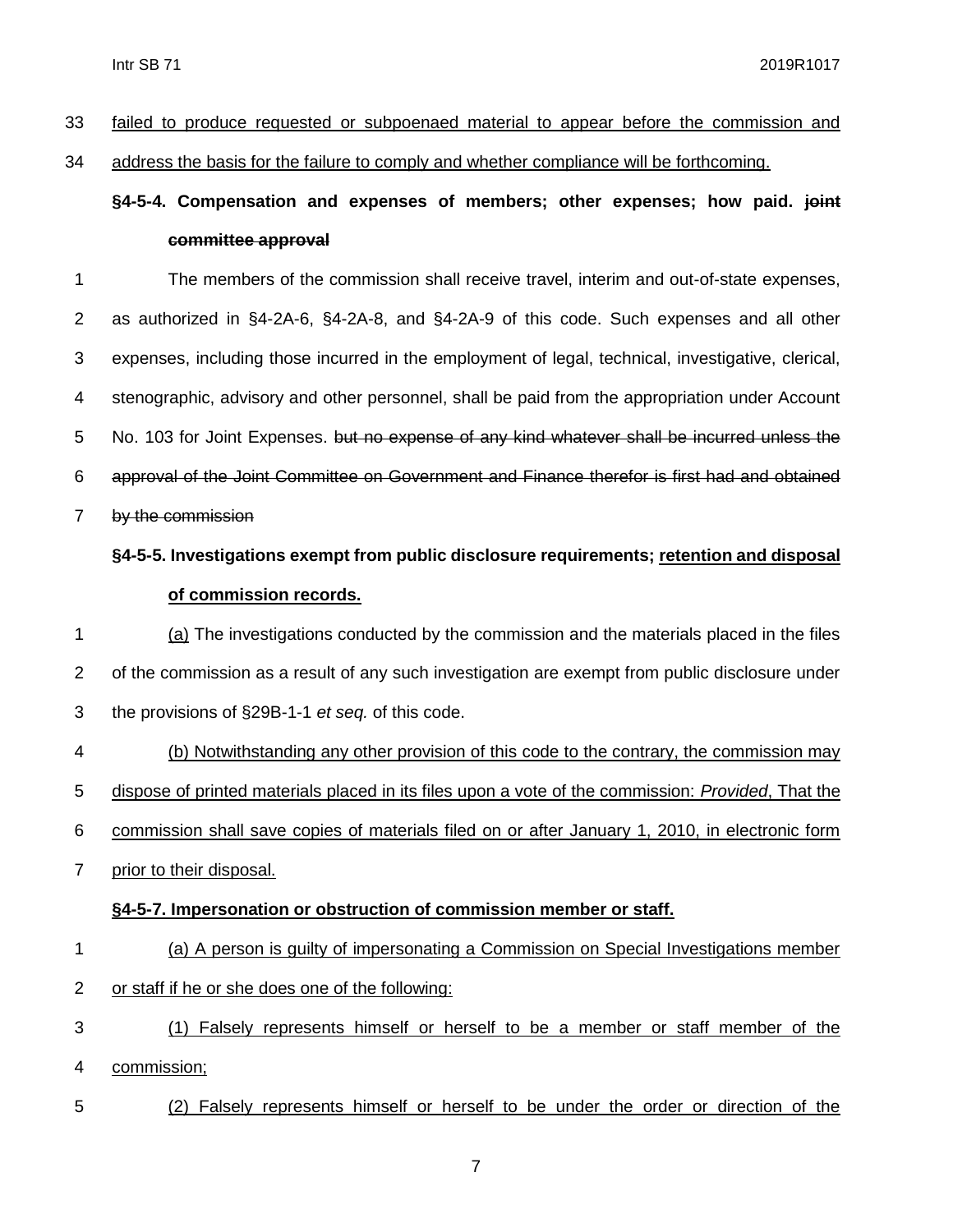| 6                | commission or commission staff; or                                                                |
|------------------|---------------------------------------------------------------------------------------------------|
| $\overline{7}$   | (3) Falsely presents a badge, credentials, other insignia or likeness thereof, used by the        |
| 8                | commission for identification as a commission member or staff.                                    |
| 9                | (b) Any person who by threats, menaces, acts or otherwise forcibly or illegally hinders or        |
| 10               | obstructs or attempts to hinder or obstruct a Commission on Special Investigations member or      |
| 11               | staff acting in his or her official capacity is guilty of obstruction.                            |
| 12               | (c) Any person who violates the provisions of subsections (a) or (b) of this section, is guilty   |
| 13               | of a misdemeanor and, upon conviction thereof, shall be confined in jail for not more than one    |
| 14               | year or fined not less than \$500 nor more than \$2500, or both fined and confined.               |
|                  | §4-5-8. Awarding duty weapon upon retirement.                                                     |
| 1                | (a) Upon the retirement of a member of the commission's investigative staff, the cochairs         |
| $\overline{c}$   | shall award to the retiring member his or her primary duty weapon, without charge, upon           |
| 3                | determining that the retiring member is retiring honorably with:                                  |
| 4                | (1) At least 20 years of previously recognized law-enforcement service and an additional          |
| 5                | 10 years of actual service as a member of the commission's investigative staff;                   |
| 6                | (2) At least 20 years of actual service as a member of the commission's investigative staff;      |
| 7                | $or$                                                                                              |
| 8                | (3) Less than the required service time, based upon a determination that he or she is             |
| $\boldsymbol{9}$ | totally physically disabled as a result of his or her service with the commission.                |
| 10               | (b) Notwithstanding the provisions of §4-5-8(a) of this code, the cochairs may not award          |
| 11               | to any retiring member the member's primary duty weapon if the cochairs find the member to be     |
| 12               | mentally incapacitated or a danger to any person or the community.                                |
| 13               | The disposal of the commission's primary and secondary duty weapons, when<br>(c)                  |
| 14               | replaced due to age or routine wear, do not fall under the jurisdiction of the Agency for Surplus |
| 15               | Property within the Purchasing Division of the Department of Administration. The commission       |
| 16               | may offer these surplus weapons for sale at fair market value to any active or retired member of  |